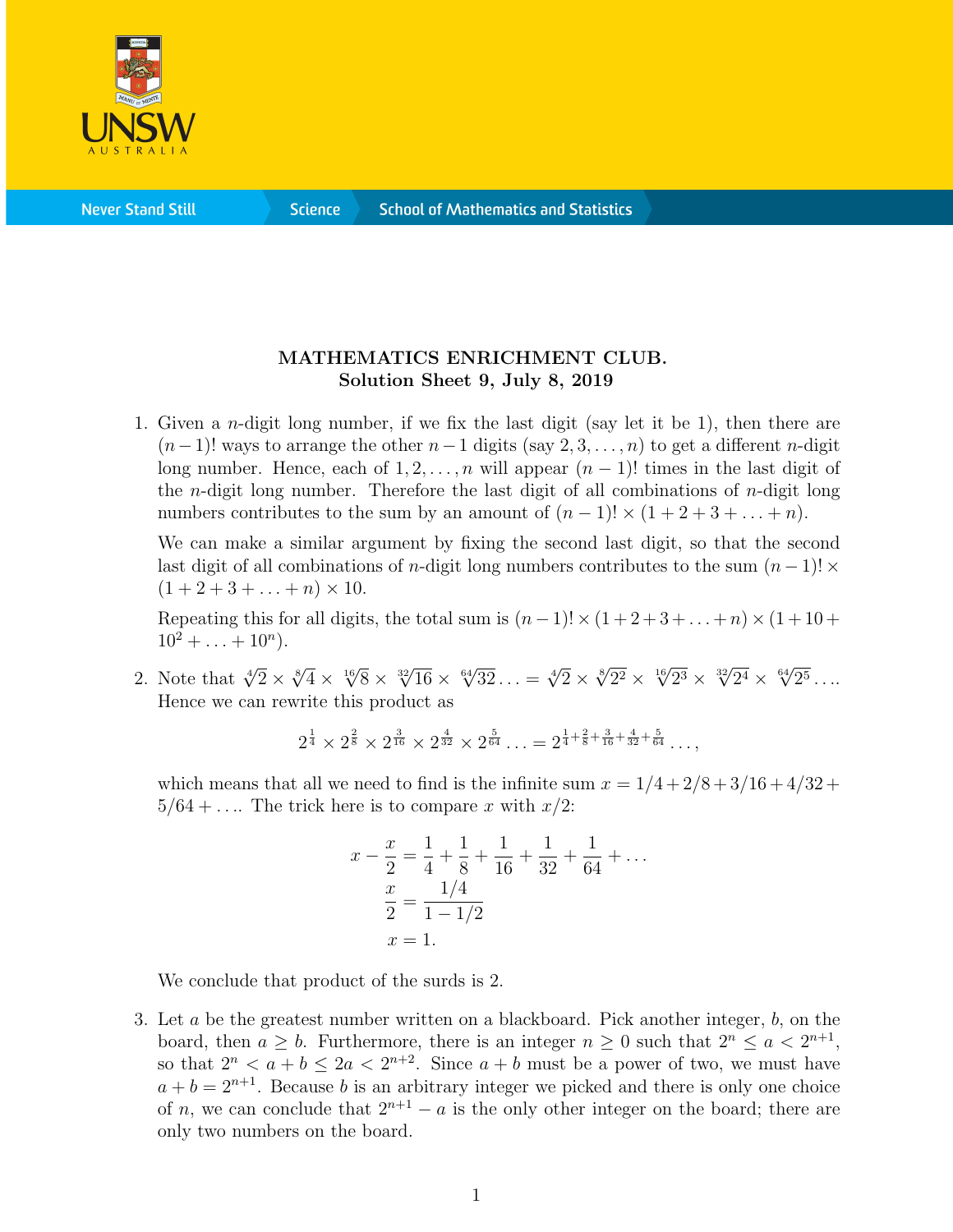4. (a) Since the lines KM and CB are parallel,  $\angle KMO = \angle OCL$ . Furthermore,  $\angle COL$ and ∠MOK are vertically opposite and hence equal. Thus  $\triangle KMO$  is similar to  $\triangle LCO$ , and we have the formula

$$
\frac{|KO|}{|KL| - |KO|} = \frac{|OM|}{|MC| - |OM|}.
$$

(We need this for the second part.)



- (b) Since  $M$  is the midpoint of  $AB$  and the lines  $KM$  and  $CB$  are parallel, by the midpoint theorem  $K$  is the midpoint of  $AL$ . Additionally, using the fact that  $2|MC| = |AL|$ , we have  $|KL| = |MC|$ . Now substituting  $|KL| = |MC|$  into the formula from part (a), we obtain  $|KO| = |OM|$ . Therefore the triangles  $\triangle KMO$ and  $\triangle OLC$  are isosceles. Finally, using the condition  $\angle OLC = 45^{\circ}$  we have  $\angle COL = 90^\circ.$
- 5. Since the constant coefficient of  $p(x)$  is 3,  $abcd = 3$ . Therefore,

$$
\frac{abc}{d} = \frac{3}{d^2}, \qquad \frac{acd}{b} = \frac{3}{b^2}, \qquad \frac{abd}{c} = \frac{3}{c^2}, \qquad \frac{bcd}{a} = \frac{3}{a^2}.
$$

Let  $y = 3/x^2$ , then  $p(\sqrt{3/y}) = 0$  when  $p(x) = 0$ . Therefore rearranging  $p(\sqrt{3/y}) = 0$ gives a polynomial of y with the required roots.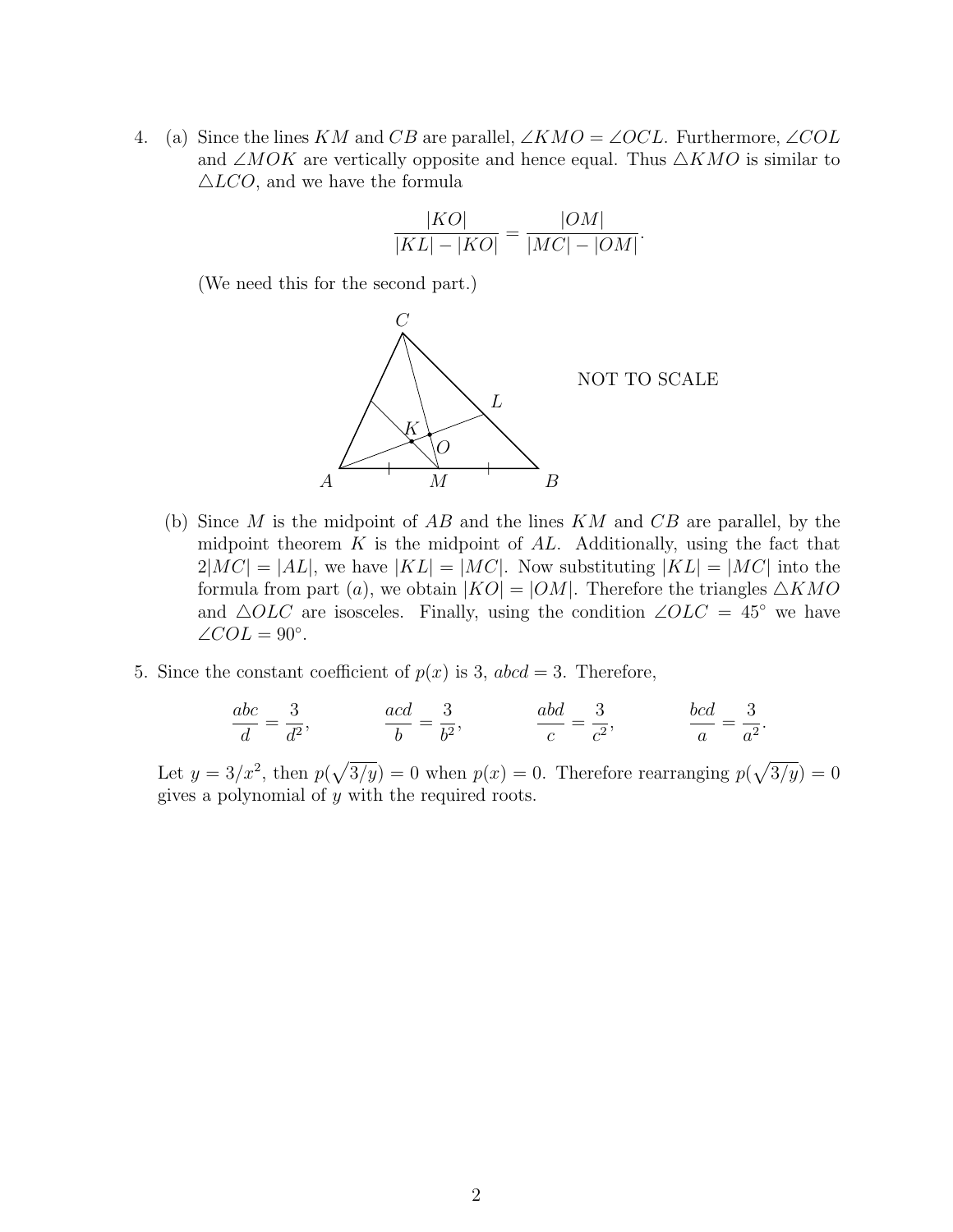## Senior Questions

1. (a) Firstly, we want to make the RHS of (1) look like the RHS of (2). Thus

$$
j\frac{d^2\theta}{dt^2} + c\frac{d\theta}{dt} = I_{motor}
$$

$$
Rj\frac{d^2\theta}{dt^2} + (Rc + k_m)\frac{d\theta}{dt} = R \times I_{motor} + k_m\frac{d\theta}{dt}
$$

Hence

$$
Rj\frac{d^2\theta}{dt^2} + (Rc + k_m)\frac{d\theta}{dt} = V_{in}.
$$
 (3)

Let 
$$
\omega = \frac{d\theta}{dt}
$$
. As  $\omega \to \omega_{\infty}$ ,  $\frac{d^2\theta}{dt^2} \to 0$ . So  

$$
\omega_{\infty} = \frac{V_{in}}{Rc + k_m}
$$

$$
= \frac{12}{10(1) + 5}
$$

$$
= 0.8 \text{ rads/s}
$$

(b) Similarly, if we set  $\omega(0) = 0$ , then

$$
\frac{d^2\theta}{dt^2} = \frac{V_{in}}{Rj}
$$

$$
= \frac{12}{(10)(5)}
$$

$$
= 0.24 \text{ rads/s}^2
$$

(c) If we wish to solve (3) for  $\theta(t)$ , we first re-write in terms of  $\omega$ . Then

$$
Rj\frac{d\omega}{dt} + (Rc + k_m)\omega = V_{in}
$$

$$
\frac{d\omega}{dt} + \frac{Rc + k_m}{Rj}\omega = \frac{V_{in}}{Rj}
$$

Now the coefficient of  $\omega$  is just a constant  $(\frac{Rc+k_m}{Rj})$ , and if we multiply both sides of the equation by  $e^{t(Re+k_m)/R_j}$ , then the LHS turns into something that looks like the result of differentiation using the product rule. (This particular bit of magic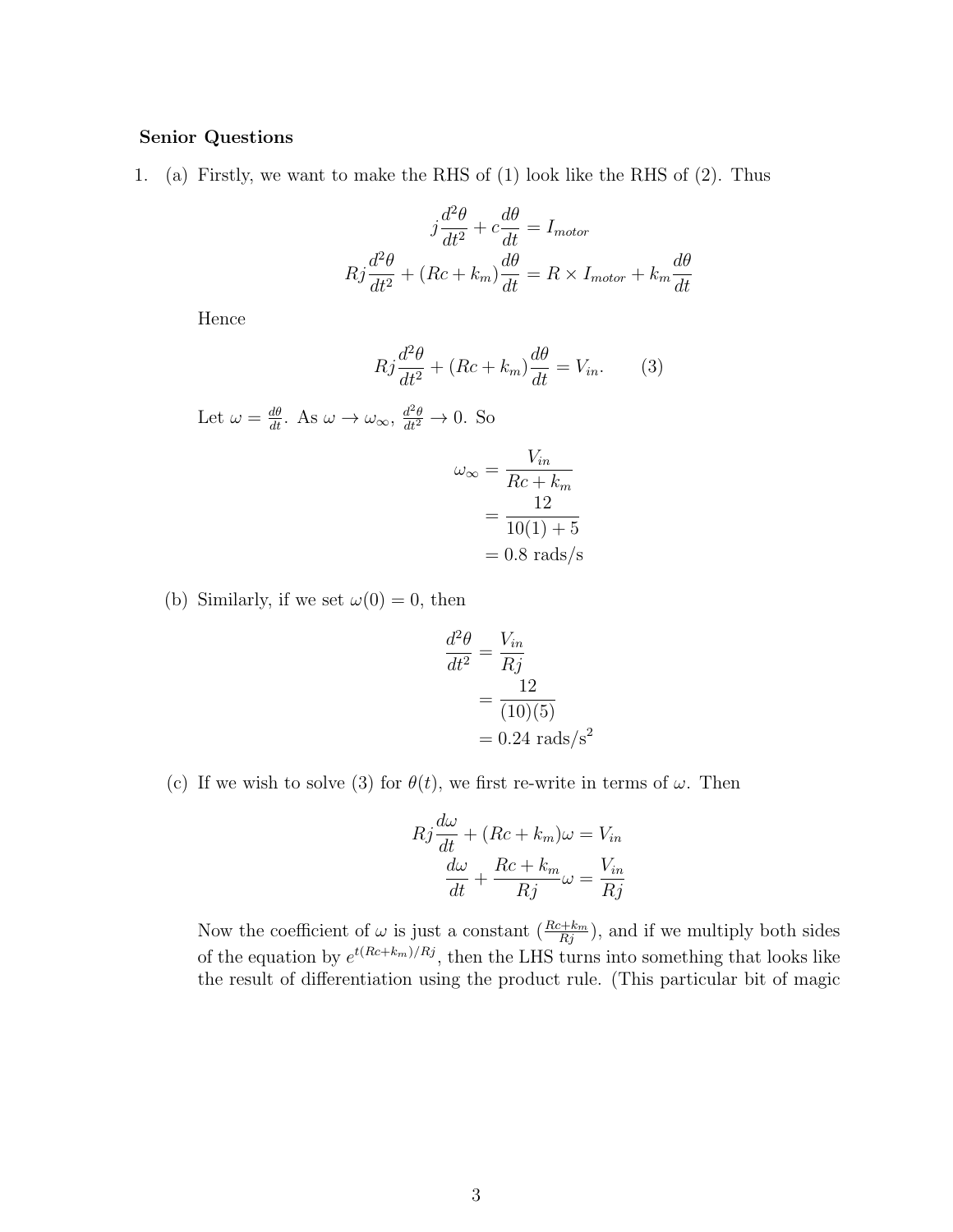is called the method of integrating factors.) Consequently,

$$
e^{t(Rc+k_m)/Rj}\frac{d\omega}{dt} + \frac{Rc+k_m}{Rj}e^{t(Rc+k_m)/Rj}\omega = \frac{V_{in}}{Rj}e^{t(Rc+k_m)/Rj}
$$

$$
\frac{d}{dt}\left(\omega e^{t(Rc+k_m)/Rj}\right) = \frac{V_{in}}{Rj}e^{t(Rc+k_m)/Rj}
$$

$$
\omega e^{t(Rc+k_m)/Rj} = \frac{V_{in}}{Rj}\int e^{t(Rc+k_m)/Rj}dt
$$

$$
= \frac{V_{in}}{Rj} \times \frac{Rj}{Rc+k_m}e^{t(Rc+k_m)/Rj} + C_1
$$

$$
= \frac{V_{in}}{Rc+k_m}e^{t(Rc+k_m)/Rj} + C_1
$$

$$
\omega = \frac{V_{in}}{Rc+k_m} + C_1e^{-t(Rc+k_m)/Rj}
$$

Using the initial condition given in (b), we have  $C_1 = -\frac{V_{in}}{Bc + k}$  $\frac{V_{in}}{Rc+k_m}$ , and hence

$$
\omega(t) = \frac{V_{in}(1 - e^{-t(Rc + k_m)/Rj})}{Rc + k_m}.
$$

Since  $\omega = \frac{d\theta}{dt}$ ,

$$
\theta(t) = \frac{V_{in}}{Rc + k_m} \int (1 - e^{-t(Rc + k_m)/Rj}) dt
$$

$$
= \frac{V_{in}}{Rc + k_m} \left( t + \frac{Rje^{-t(Rc + k_m)/Rj}}{Rc + k_m} + C_2 \right)
$$

If we assume that  $\theta(0) = 0$ , then  $C_2 = -\frac{Rj}{BC+L}$  $\frac{Rj}{Rc+k_m}$ , so

$$
\theta(t) = \frac{V_{in}}{Rc + k_m} \left[ t + \frac{Rj(e^{-t(Rc + k_m)/Rj} - 1)}{Rc + k_m} \right].
$$

2. Suppose that we already have a solution,  $\triangle DEF$  with circumcircle,  $\mathcal{C}$ , centred at O and points  $A, B$  and  $C$  as shown below.